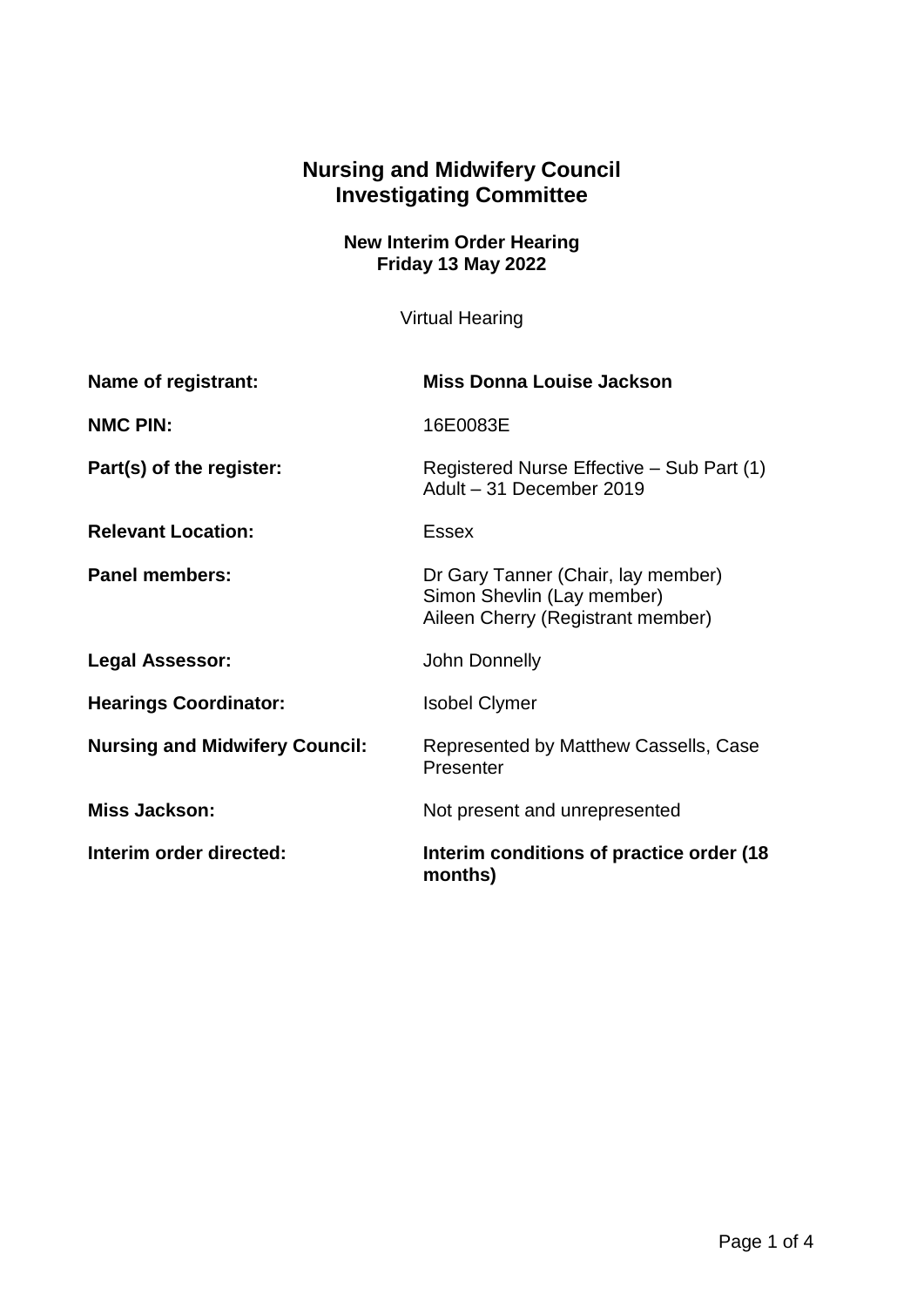## **Decision and reasons on interim order**

The panel decided to make an interim conditions of practice order for a period of 18 months.

- The panel has determined that the following conditions are proportionate and appropriate: *'For the purposes of these conditions, 'employment' and 'work' mean any paid or unpaid post in a nursing, midwifery or nursing associate role. Also, 'course of study' and 'course' mean any course of educational study connected to nursing, midwifery or nursing associates.*
	- 1. You must limit your nursing practice to one substantive employer, which must not be an agency, and you must not undertake any bank work.
	- 2. You must not carry out medicines administration and management.
	- 3. [PRIVATE]
	- 4. [PRIVATE]
	- 5. [PRIVATE]
	- 6. You must keep us informed about anywhere you are working by:
		- a) Telling your case officer within seven days of accepting or leaving any employment.
		- b) Giving your case officer your employer's contact details.
	- 7. You must keep us informed about anywhere you are studying by:
		- a) Telling your case officer within seven days of accepting any course of study.
		- b) Giving your case officer the name and contact details of the organisation offering that course of study.
	- 8. You must immediately give a copy of these conditions to: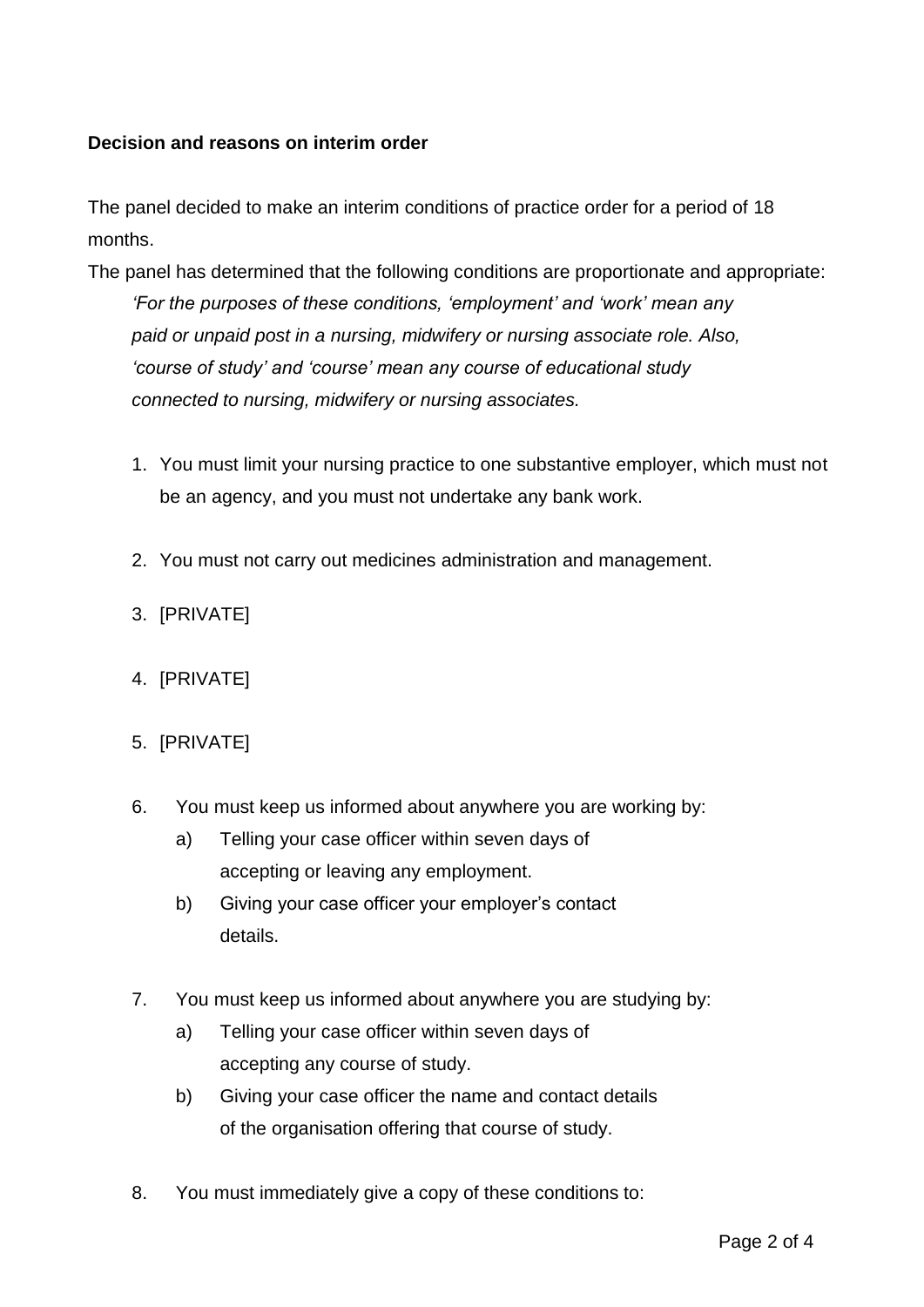- a) Any organisation or person you work for.
- b) Any agency you apply to or are registered with for work.
- c) Any employers you apply to for work (at the time of application).
- d) Any establishment you apply to (at the time of application), or with which you are already enrolled, for a course of study.
- e) Any current or prospective patients or clients you intend to see or care for on a private basis when you are working in a self-employed capacity
- 9. You must tell your case officer, within seven days of your becoming aware of:
	- a) Any clinical incident you are involved in.
	- b) Any investigation started against you.
	- c) Any disciplinary proceedings taken against you.
- 10. You must allow your case officer to share, as necessary, details about your performance, your compliance with and / or progress under these conditions with:
	- a) Any current or future employer.
	- b) Any educational establishment.
	- c) Any other person(s) involved in your retraining and/or supervision required by these conditions

Unless Miss Jackson's case has already been concluded, this interim order must be reviewed before the end of the next six months and every six months thereafter. Additionally, Miss Jackson or the Nursing and Midwifery Council (NMC) may ask for the interim order to be reviewed if any new evidence becomes available that may be relevant to the interim order.